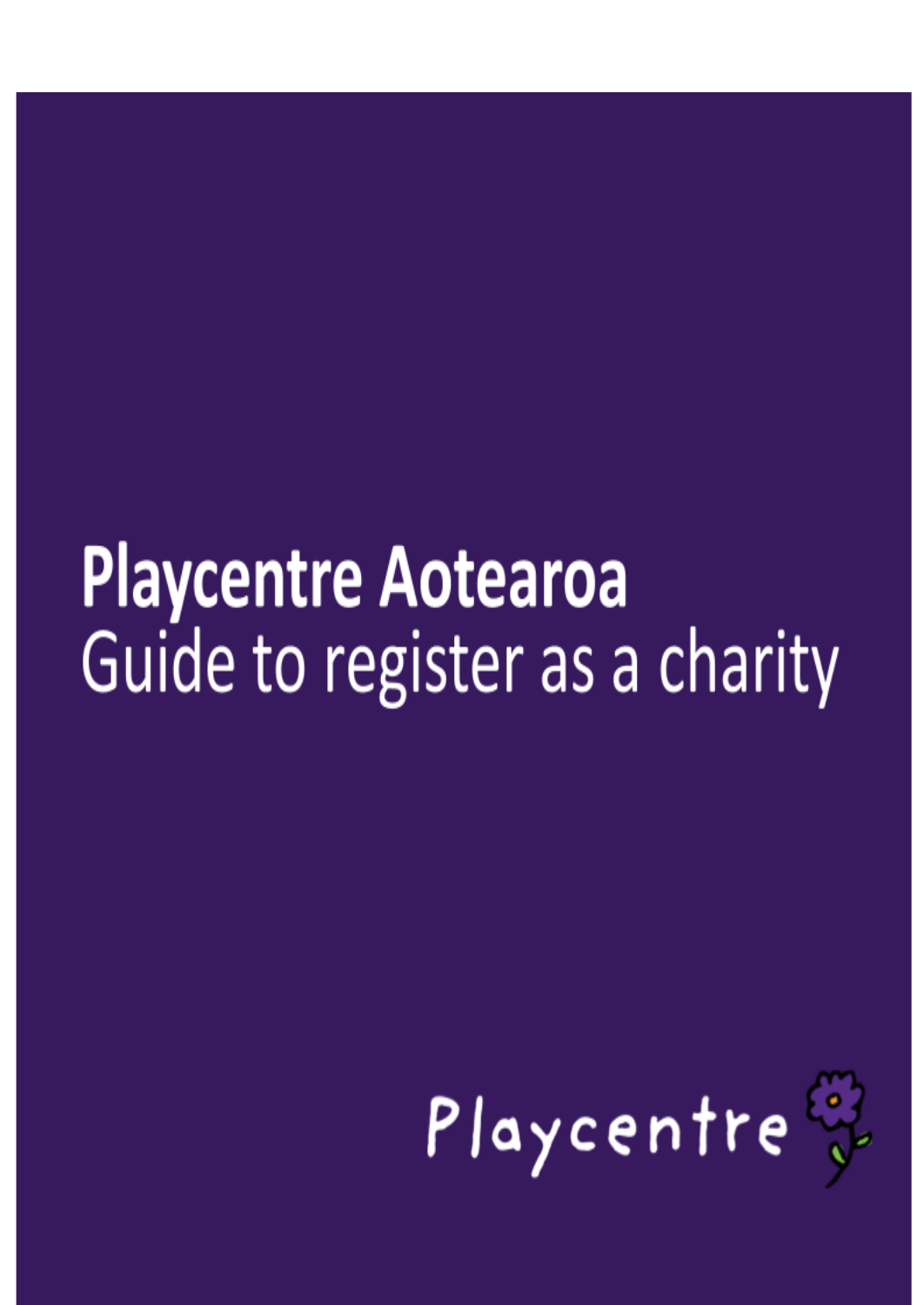#### Last updated 5 August 2021

### Registration as an Individual Charity

All Playcentres are members of Te Whānau Tupu Ngātahi o Aotearoa – Playcentre Aotearoa Incorporated ("Playcentre Aotearoa" or "PCA"), and as such, are considered to be registered charities (due to PCA being registered). Being a registered charity gives you certain advantages, such as not having to pay income tax.

If you currently have your own Charities number – whether or not you joined the PCA group – you can skip this information.

You can no longer use your Association's Charities Number as they are not a legal entity, so if your Playcentre is not currently registered, has previously been deregistered, and/or you have been using your Association's Charities Number – please read, and consider the information below!

Whilst all Playcentres are covered by the PCA Charities Number, it can be useful for centres to also have their own Charities Number, especially when applying for grants. This highlights for grant funders that you are a separate group, operating in a local area. It also means that if you join the PCA group, your Centre name appears in the list of Playcentre Aotearoa Group members on the Charities site which makes it easy for funders to confirm you are part of the group.

#### **How do we get a Charities Number?**

- 1) Agree at a centre meeting that you wish to apply for registration as a charity.
- 2) At your meeting agree to adopt a set of basic rules (if you do not already have a set for your Playcentre that would meet Charities requirements  [https://charities.govt.nz/ready-to-register/need-to-know-to-register/charitable-purpose-and-you](https://charities.govt.nz/ready-to-register/need-to-know-to-register/charitable-purpose-and-your-rules/) [r-rules/](https://charities.govt.nz/ready-to-register/need-to-know-to-register/charitable-purpose-and-your-rules/)[\)](https://charities.govt.nz/apply-for-registration/rules-and-the-charities-act-2005/). A sample set of rules has been created and is in the Playcentre Members Grants section of the website.
- 3) Ask all officers (who this is will vary based on your rules) to complete an officer form (attached), certifying their ability to be listed as an officer of the centre.
- 4) Complete the online application [–](https://charities.govt.nz/) <https://www.charities.govt.nz/ready-to-register/ready-to-apply/>
- 5) Charities Services will process the request, and may come back to you for further information.
- 6) Once you have your Charities number, request to be added to the Playcentre Aotearoa group by emailing [askfinance@playcentre.org.nz](mailto:askfinance@playcentre.org.nz)

NB: If you previously had your own Charities number and were deregistered, you will also need to get your old annual returns completed (usually this involves providing financial statements and any other information for the missing years).

#### **What do we have to do as a Registered Charity with our own number?**

- 1) Each year you will need to login, complete key sections of the annual return and update your list of officers on the Charities Service website. Add this to your AGM agenda to ensure it is completed each year and not missed.
- 2) If you are a member of the Playcentre Aotearoa group, then you will not need to pay the annual fee (currently \$51) or provide your own set of Tier 4 accounts. If you are not a member of the group then you will need to carry out these actions as well.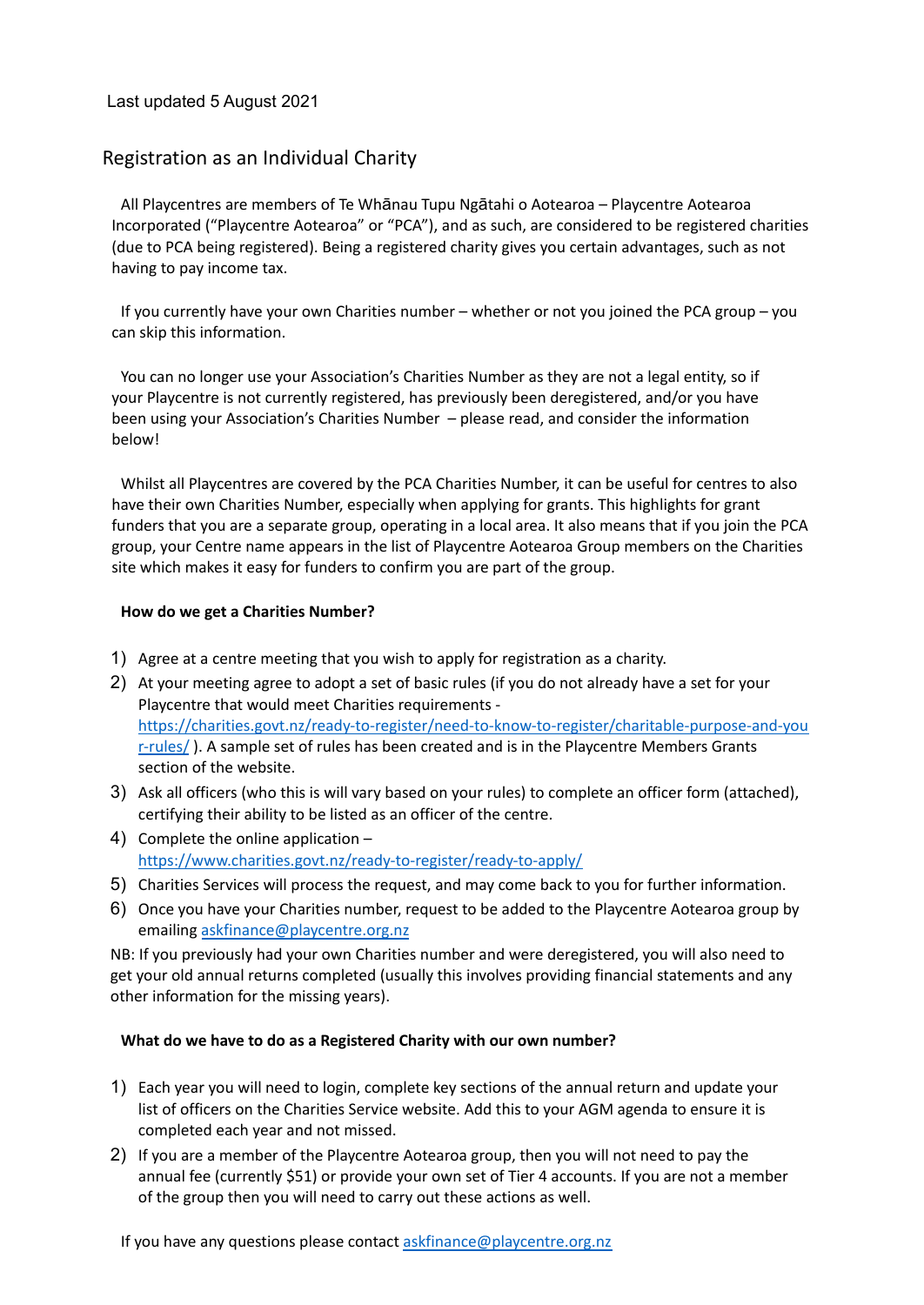## **Guidance for completing the online application form to register as a Charity**

Note: the grey text is from the Charities Services site. Black text in italics is PCA guidance, and black text non-italicised is suggested wording to complete the section. You will need to complete the actual application online and can amend the information below to fit your Playcentre.

To complete this online go here: <https://www.charities.govt.nz/ready-to-register/ready-to-apply/apply-now/>

The online application will ask you for the following information:

- ✔ Your organisation's legal or most formal name, and any other names it is also known as (including any trading names). *Enter your Playcentres full name e.g. National Park Playcentre*
- ✔ Your organisation's contact details including postal and street addresses: *Enter the physical address of your centre, phone number, @playcentre.org.nz email address and if you have a PO Box that address as well.*
- ✔ Contact details for a primary contact for your organisation. (You can also provide details for a second/alternative contact person). *Name, address, phone number and/or email address for your President and/or Secretary, or someone else who can answer questions about your Playcentre and this application.*
- ✔ If your organisation is an incorporated society, registered charitable trust or company.

*Most Playcentres are not a company, incorporated society or charitable trust – so most will need to click 'No'*

*If your Playcentre is incorporated, you need to enter your incorporated society number. You can search on societies.govt.nz to find out if you are registered and what your number is. Do check your current status as a lot of previously incorporated Playcentres have been 'Struck Off' or deregistered and are no longer incorporated societies.*

*You do not need to be incorporated.*

✔ IRD (Inland [Revenue\)](http://www.ird.govt.nz/) number if you have one.

*Self explanatory.*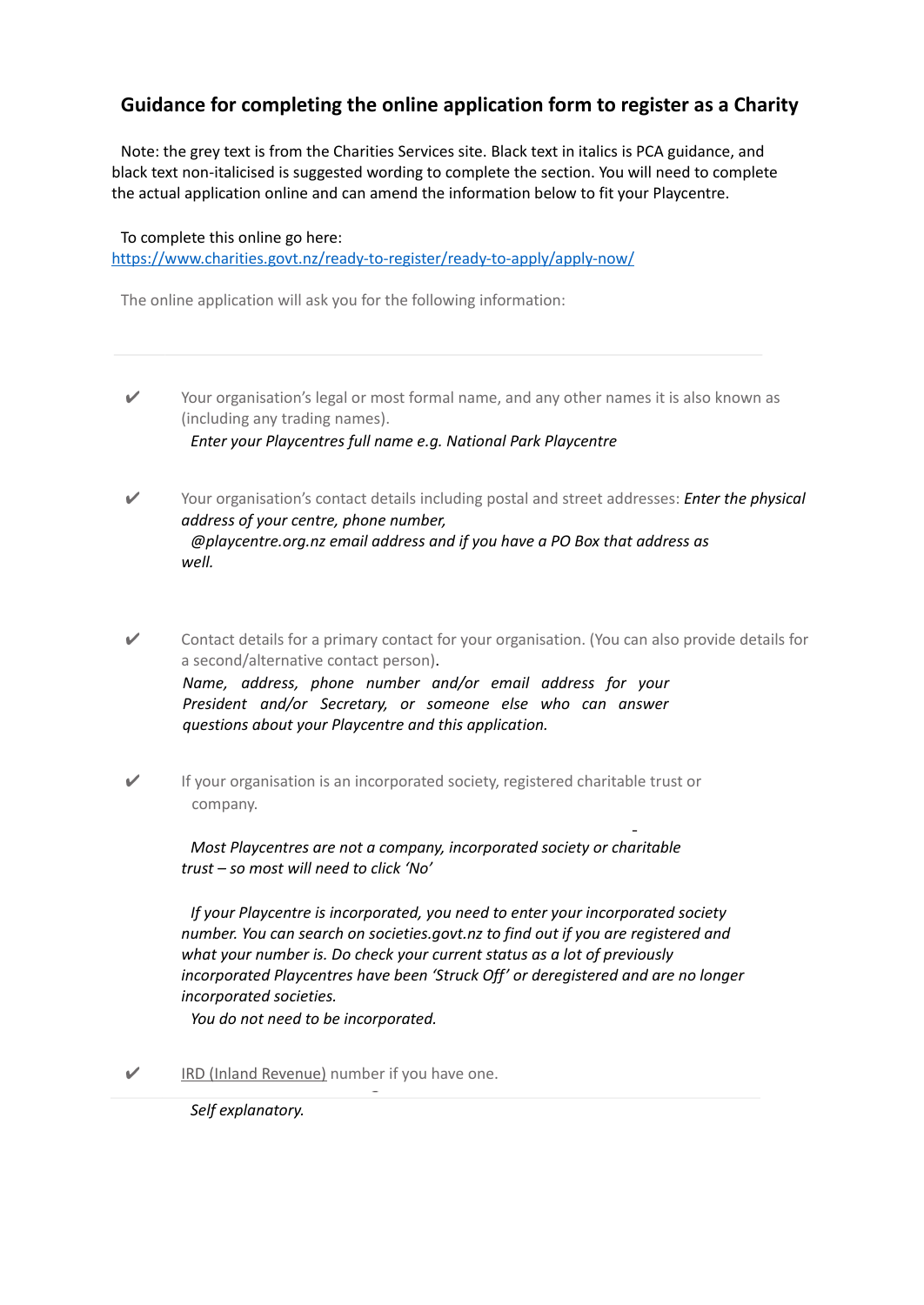- ✔ Areas of operation of your charity (regional/national/international). Regional *choose from the list of regions which area your centre is in.*
- $\checkmark$  If you are a Marae on Maori land reservation, we will need a copy or link to the Gazette notice relating to the reservation of your land, or the block number. Click here for more [information.](https://www.charities.govt.nz/apply-for-registration/how-to-apply/what-you-will-need-to-apply/registering-a-marae-on-a-maori-reservation-as-a-charity/) Not applicable.
- ✔ Details on your officers, including position held, date of appointment, home address details and dates of birth, and confirmation that they are not disqualified from being officers under section 16(2) of the Charities Act 2005.

Tip: Certify the correct number of officers. We check to make sure that you have certified all your officers – but if we find some are missing, we need to hold up your application while we ask you for the missing information. If your rules say that you have - for example - five officers, you must certify five officers. If you're not sure who to certify as an officer, see our information about Officer Certification.

*List the required details for the officers of your Playcentre –officers are those who have decision making power in your centre. The Rules of the centre will usually outline who these are. This is likely to be any key office holders.*

#### *Attached is a form you can get those officers to complete to provide you with the necessary details listed above, and confirmation that they are not disqualified from being an officer.*

The registration form asks for the full name, date of birth and home address details of your charity's officers. The Information Privacy Principles in the Privacy Act 1993 enable agencies, including Charities Services, to collect personal information for lawful purposes connected with a function or activity of the agency. Previously we have only collected an officer's first and last name. This is not enough information for us to accurately identify officers when we need to. **The date of birth and residential address information will not be publicly available**, and will only be used by Charities Services and other agencies where authorised by law.

We have updated the Privacy Statements in our registration form to clearly set out what personal information is collected, what it will be used for, who can access the information, and the consequences of not supplying the information.

For instance, if the identifying information about officers is not provided as part of the registration process, we will not be able to progress your application.

 $\checkmark$  The charitable purpose of your organisation (i.e. the key difference your organisation is trying to make).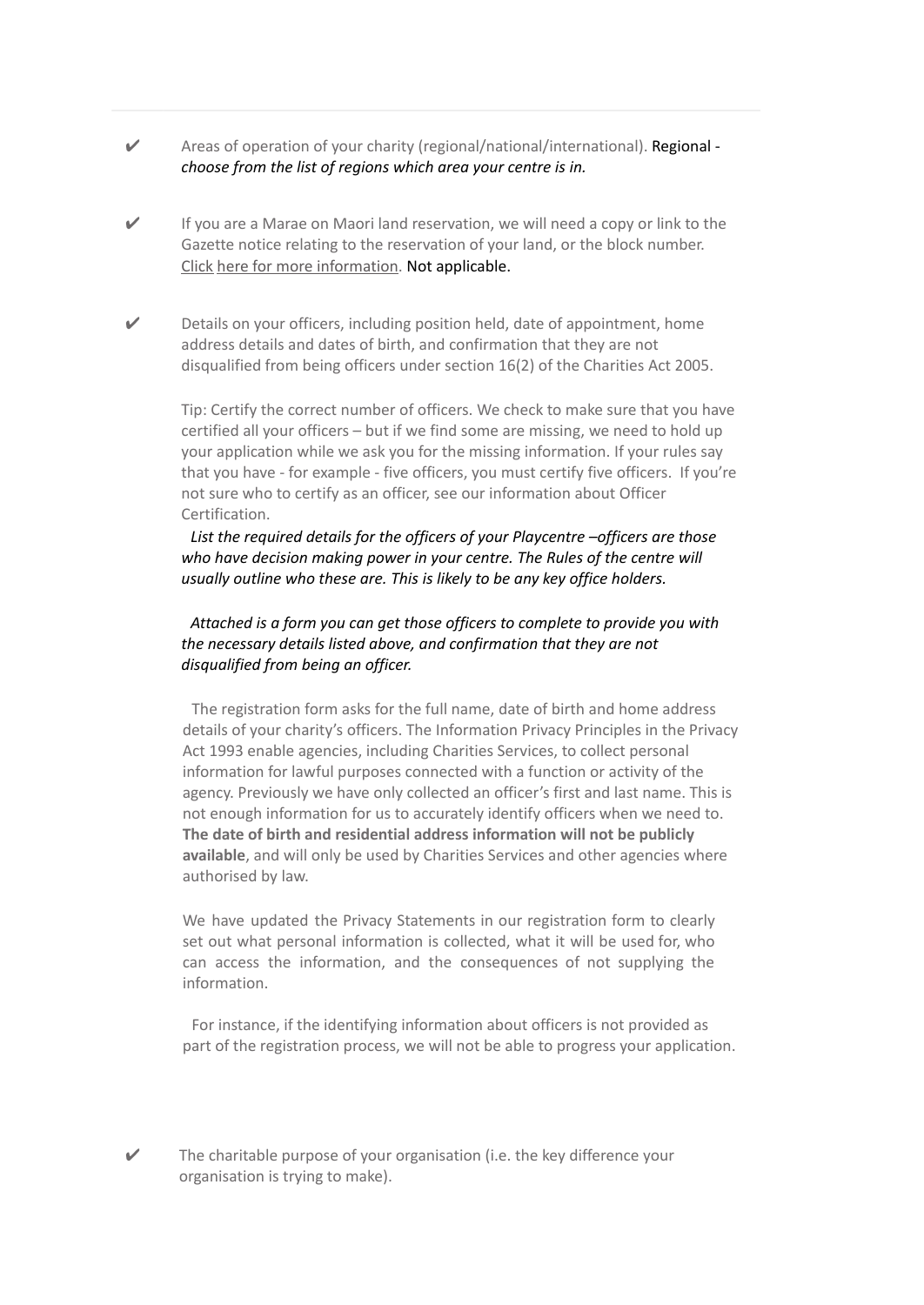Playcentre philosophy and practice are based on "Whanau Tupu Ngatahi - Families Growing Together". Playcentre recognises parents as the first and most important educators of their children and supports them to educate their children.

Playcentre provides quality early childhood educational sessions for young children (birth to school age) through quality play experiences and supported by a high child to adult ratio. Adults participate in the Playcentre Education Programme which supports children's learning & growth through their Playcentre journey & beyond. Playcentre is a family organisation where we empower adults and children to play, work, learn & grow together.

Each Playcentre is a cooperative. Parents decide how their centre will run and are responsible for the education of their children. Parents also make decisions giving direction to how PCA (national body) will run.

✔ Structure of your organisation (including governance arrangements and any relationships with other bodies, such as any affiliations with umbrella groups). XXX Playcentre is a volunteer co-operative managed and governed by the parents of the children who attend our centre. Every family with an enrolled child has a whanau member/parent who is a member of the committee and decisions are made via consensus.

XXX Playcentre is a member of Te Whānau Tupu Ngātahi o Aotearoa – Playcentre Aotearoa Incorporated who provide support and guidance to our centre and work to ensure compliance requirements are met.

✔ Your organisation's rules (constitution, trust deed or other governing document of your organisation).

*Attach a copy of your Playcentre's rules – a sample version of rules that would meet requirements is available on the members section of the PCA website under Grants - Grants Kit and Supporting Documents. You would need to adopt these at a centre meeting.*

*This document will need to be signed by all the people listed as officers above.*

IMPORTANT: We can't register any organisation if there is a possibility that it could be used to create or maintain a private financial profit for anyone. All the money and benefits flowing from a charity must be directed at achieving its charitable purposes.

We will check your rules for clauses that ensure that the payment of money, advantage, or benefit is only directed at achieving your charitable purposes. This includes the payment of salary or wages.

If your organisation is not a trust - for example, if it is a company, incorporated society, or is unincorporated - you must include a winding-up clause in your rules. It must clearly specify that any remaining assets, after you've settled any debts and liabilities, must be used for a charitable purpose (or given to another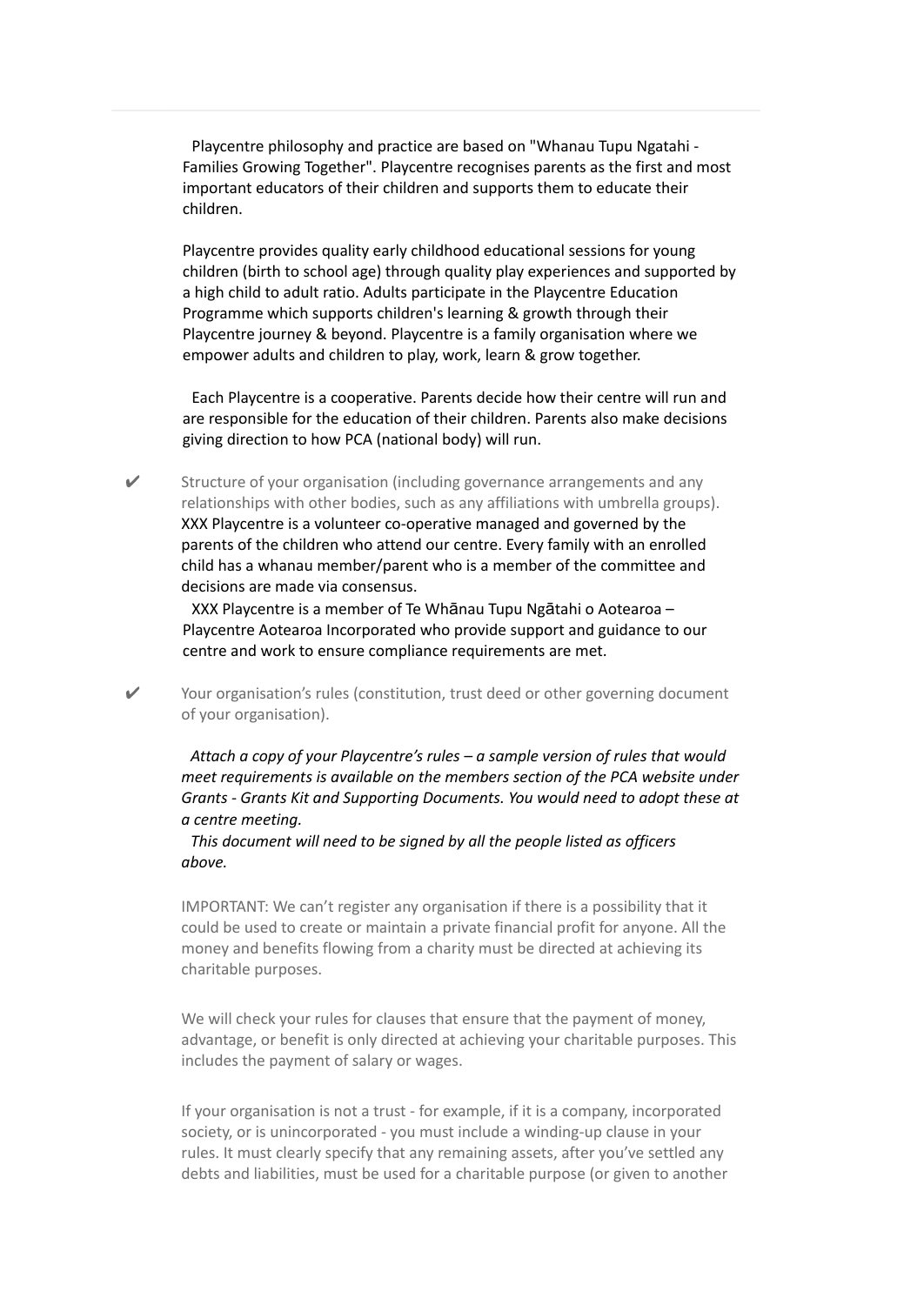organisation with charitable purposes). It's not enough for your rules to simply say that the assets will be given to a "similar" purpose. For more details, see [Charitable](https://www.charities.govt.nz/ready-to-register/need-to-know-to-register/charitable-purpose-and-your-rules/) purpose and your rules.

 $\checkmark$  Activities of your organisation (including a description of each activity, and information about who is involved in the delivery of each activity, where each activity takes place, and who participates in and/or benefits from each activity).

> *This is a tick box section – the bold one should be the MAIN response.* Activities: Provides Services, Education Services Sector: Education/training/Research, Community Development, Fundraising, Promotion of Volunteering Who Benefits: Family/Whanau, Children/Young People

- ✔ Whether your organisation receives donations/koha. Yes, Playcentres receive donations.
- $\checkmark$  Estimated percentage of how much of your organisation's funds will go towards carrying out charitable purposes overseas 0%
- $\checkmark$  Latest financial statements (if your organisation has these) IMPORTANT: If you have previously been registered, but were deregistered for failing to file your annual return, you must supply us with copies of any missing financial statements, for each of the financial years since you were last registered. Send the financial statements with your application. If we re-register you, we will display the financial statements on the Charities Register. You don't need to complete an annual return form for each missing financial year, just provide the financial statements.

*If you were previously registered individually, you will need to supply your centres financial statements. If you were not individually registered, you can supply a copy of the consolidated accounts of PCA. These can be found on the members section of the Playcentre website under either Grants or Finance.*

 $\checkmark$  Other supporting documents (e.g. annual report, etc.)

The more information you provide us about your organisation, the more likely we will be able to process your application faster. You can attach a covering letter, a copy of a brochure you give to the public, a link to your website/social media page, or any other relevant information.

*If you have a public Facebook page, you could add a link here.*

- $\checkmark$  Whether you require information in your application to be restricted from public view, and the reasons for this.
	- No.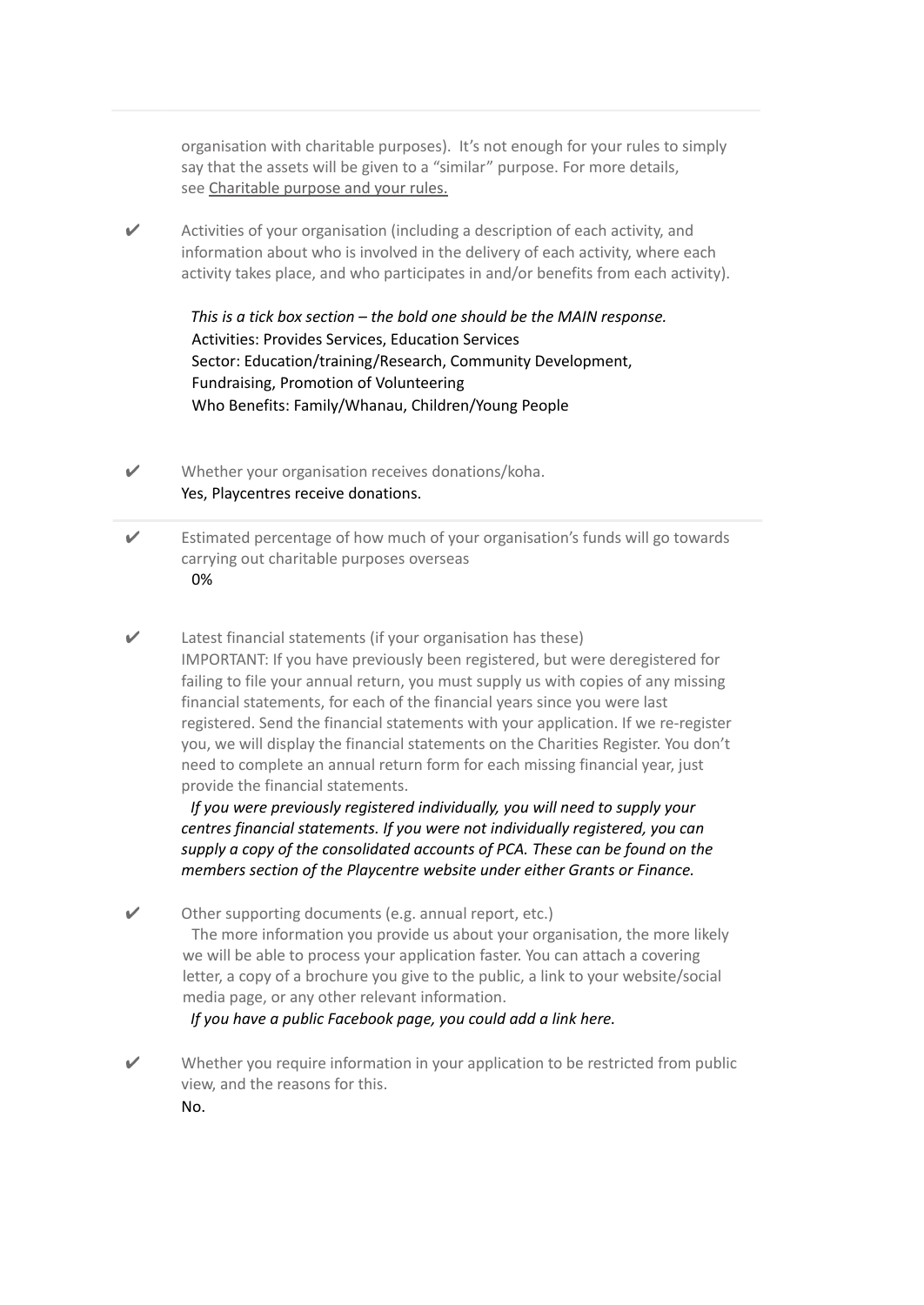#### CHARITIES COMMISSON OFFICE HOLDER CONFIRMATION FORM

Centre Year Year Manual Manual Medicine Service Service Service Service Service Service Service Service Service Service Service Service Service Service Service Service Service Service Service Service Service Service Servic

| Position                       |                                  |                                                           | Personal Details |        |         |            |         |
|--------------------------------|----------------------------------|-----------------------------------------------------------|------------------|--------|---------|------------|---------|
| <b>Office Position</b><br>Held | Date<br>appointed to<br>position | Signature<br>confirming of<br>right to hold<br>position * | First            | Middle | Surname | <b>DOB</b> | Address |
|                                |                                  |                                                           |                  |        |         |            |         |
|                                |                                  |                                                           |                  |        |         |            |         |
|                                |                                  |                                                           |                  |        |         |            |         |
|                                |                                  |                                                           |                  |        |         |            |         |
|                                |                                  |                                                           |                  |        |         |            |         |

Charities Services requires us to provide the attached information as part of our application/annual return.

Addresses and Date of birth are used for identification purposes only and will not be made public on the Charities Services website.

\*As detailed in Form 2, being the "Officer Certification form" provided by the Charities Commission of New Zealand, in order to qualify to be an Office Holder under the Charities Act, an officer must NOT be:

- An undischarged bankrupt
- Under the age of 16 years
- Convicted of a crime involving dishonesty (section 2(1) of the *Crimes Act 1961*) and sentenced within the last 7 years
- Prohibited from being a director or promoter of, or being concerned or taking part in the management of, an incorporated or unincorporated body under the *Companies Act 1993*, the *Securities Act 1978*, the *Securities Markets Act 1988* or the *Takeovers Act 1993*
- Disqualified by the Charities Commission under section 31(4) of the *Charities Act 2005*